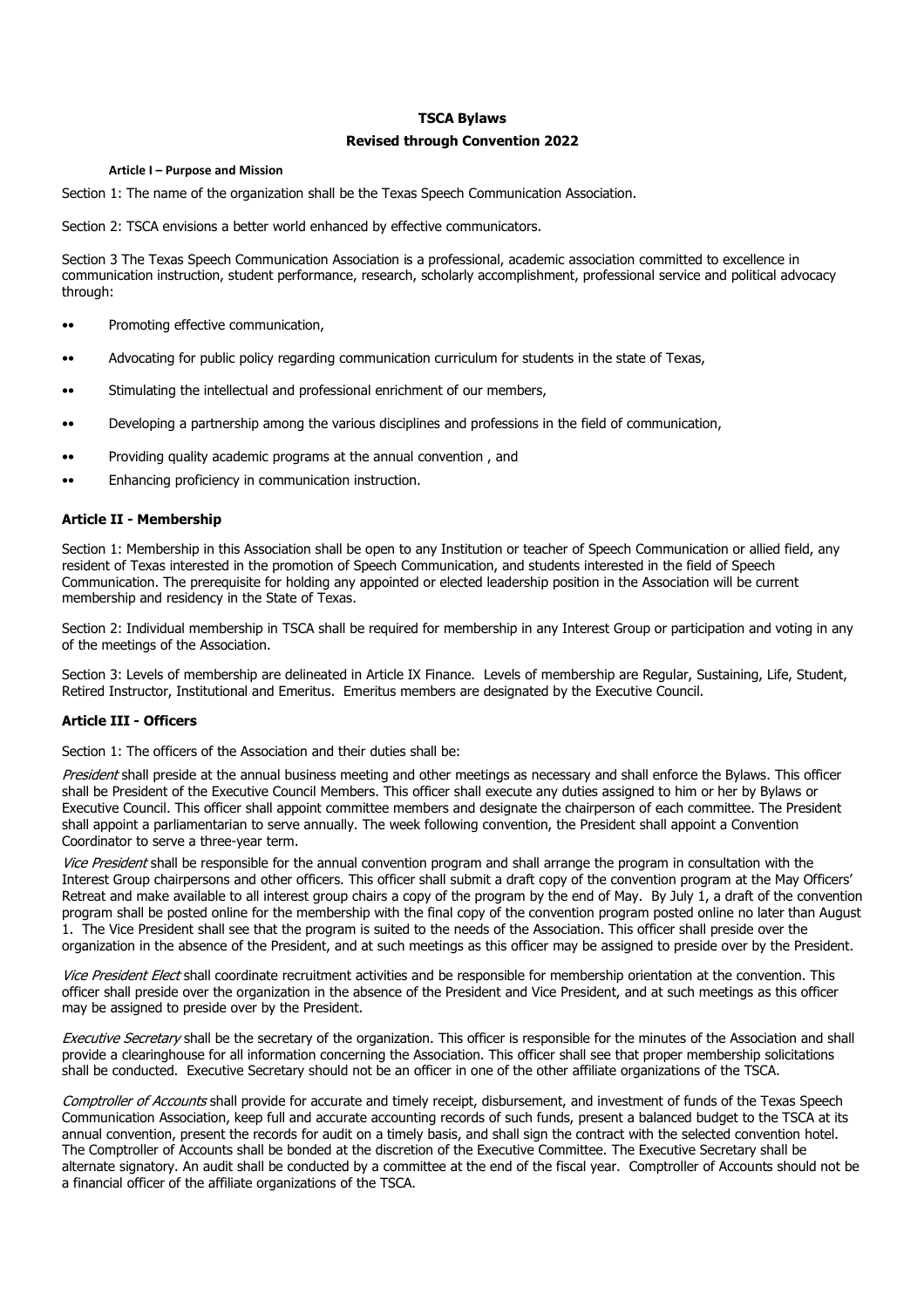The Journal Editor shall be responsible for the publication of the Texas Speech Communication Journal.

The Communications Director shall be responsible for publication of the Association's newsletter and all official TSCA social media.

Archivist shall preserve the records of the Association as found in minutes, publications, etc.; solicit from past officer's records and correspondence from their administration; preserve a master file of convention programs, and presidential addresses; maintain appropriate photographic materials, catalog all of the above as appropriate for retrieval; and secure storage for all of the above. Archivist shall be in charge of New Member pins, 25 Year Member Pins and Special Recognition for 40 and 50 year memberships.

The Immediate Past President shall serve on the Executive Committee in an ex officio capacity for one year after his/her term as President and shall be responsible for updating the Leadership Handbook.

The Web Administrator will be a non-voting, advisory member of the Executive Committee.

The Parliamentarian will be a non-voting member of the Executive Committee.

The Convention Coordinator will be a non-voting, advisory member of the Executive Committee serving a three-year term. At the end of the Convention Coordinator's second term, the current President shall appoint the next Convention Coordinator so the new appointee will have one year of training. The Convention Coordinator will work with the Comptroller of Accounts to negotiate details in selecting convention hotels. The Convention Coordinator shall be responsible for convention hotel logistics and will coordinate with the Vice President before and during the convention.

Section 2: The method of electing office shall be:

a. At the conclusion of the annual convention, the Vice President shall succeed to Presidency and the Vice President Elect shall succeed to Vice Presidency. The Vice President Elect shall be selected at the annual convention.

b. The Executive Secretary, Comptroller of Accounts, Journal Editor and Communications Director, and Archivist shall be elected at the annual convention one year in advance of taking office and shall hold office for a period of three years or until their successors are elected.

c. A list of nominees for all offices listed in Article III, Section 1 (except the President and Vice President) shall be prepared by a Nominating Committee and presented at the mid-year officers retreat and submitted to the membership in the summer edition of the newsletter.

1. The Nominating Committee shall recommend candidates for each office to be elected in a given year. The Nominating Committee shall receive from each candidate these documents:

(a) a vita with pertinent activities of the candidate

(b) a review of service by the candidate to TSCA and the field of speech in the state

(c) a letter by the candidate accepting the nomination and including the candidate's perspective for furthering the goals of the Association; and

(d) a letter from the candidate's immediate supervisor, if applicable, indicating support.

2. At least two candidates shall be offered for Vice President Elect. Candidates shall be from the K-12 membership on even years and from the College and University membership on odd years. Each candidate must be an active member of TSCA for five years and have served in a leadership position (including other association officer positions, district chairs, interest group chairs or committee chairs).

•• The report of the Nominating Committee shall be made to the membership on the TSCA website and will include the candidates' vitas and perspective for furthering the goals of the Association. The nominating committee shall conduct an election during the general session. A majority vote shall be necessary to elect. Anyone nominated from the floor shall follow guidelines in c. 1.

d. In the event no candidate receives a majority, a run-off shall be held between the two candidates receiving the most votes.

Section 3: The installation of officers shall take place at the final Executive Council meeting of the annual convention.

Section 4: In the case of a 2/3 vote of no confidence of any officer of the TSCA, that officer shall be immediately removed from office. If any office is vacated before the end of the term, the highest ranking officer in consultation with the Executive Committee has the authority to appoint a member of the Association to fill the office until the next annual meeting.

Section 5: The Executive Council shall set forth other duties of the officers not specifically stated in the Bylaws.

### **Article IV - Executive Council**

Section 1: The Executive Council shall consist of the President, Vice President, Vice President Elect, Executive Secretary, Executive Secretary Elect, Comptroller of Accounts, Comptroller of Accounts Elect, Journal Editor and Communications Director, Immediate Past President, and Archivist for the period of their respective offices. The Parliamentarian, Web Administrator and Convention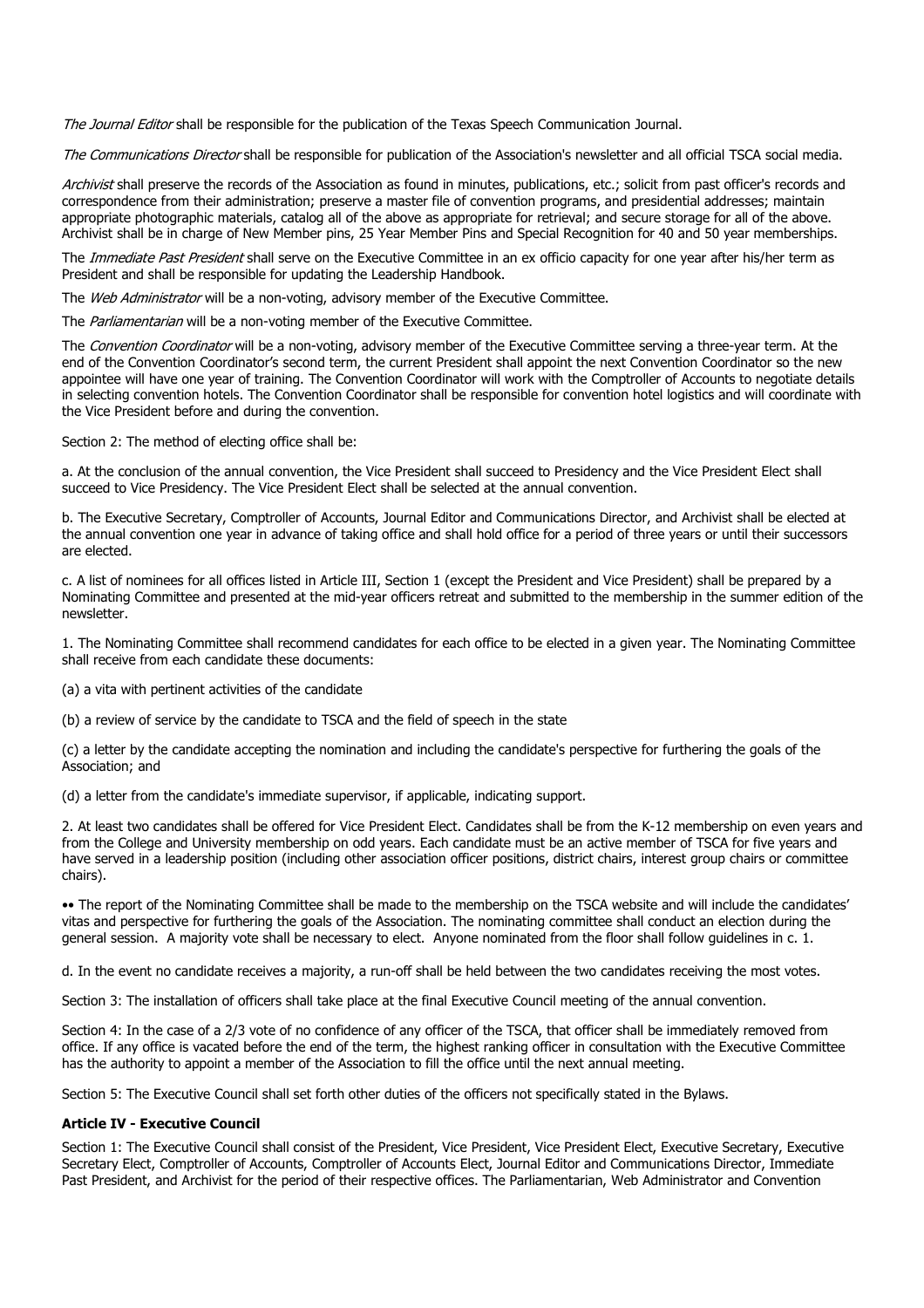Coordinator along with District Chairpersons, Interest Group Chairpersons and Standing Committee Chairpersons shall serve for the period of their respective offices.

Section 2: Regular meetings of the Executive Council shall be held each year at the annual state convention. The President, who presides at Council meetings, may call other meetings. The Executive Council shall be authorized to conduct the routine business and professional arrangements for the Association.

Section 3: The Executive Council shall examine the financial report of the Comptroller of Accounts and make whatever recommendations regarding revenue and expenses that seem appropriate to fulfill the functions of the organization and assure its financial stability. The Council shall further provide the proper auditing for the books of the Association.

# **Article V - Meetings**

Section 1: Regular annual conventions of the Association will be held, preferably in the fall. The site of the location will rotate on a regular basis according to the following regions which match the Education Service Center regions:

- a. West Districts 9, 14, 15, 16, 17, 18 & 19
- b. South Districts 1, 2, 3 & 4
- c. Central Districts 13 & 20
- d. Northeast Districts 5, 6, 7, 8, 10, 11 & 12

Section 2: The time and place of each convention will be decided by the Executive Committee upon recommendation of the Convention Coordinator. The hotel contract shall be approved by the Executive Committee at least two years in advance of the convention. The Comptroller of Accounts shall sign the contract.

Section 3: Under the following force majeure events: (a) acts of God; (b) a natural disaster (fires, explosions, earthquakes, hurricane, flooding, storms, explosions, infestations), epidemic, or pandemic; (c) war, invasion, hostilities (whether war is declared or not), terrorist threats or acts, riot or other civil unrest; (d) government order or law; (e) action by any governmental authority; (f) national or regional emergency; TSCA will be authorized to hold a virtual convention. Roberts Rules of Order concerning electronic meetings will be followed as well as all the rules of the organization.

# **Article VI - Geographical Districts**

Section 1: The state shall be organized into Districts in conformity with the Educational Service Center plan. TSCA Districts may meet at such times in addition to annual conventions as deemed appropriate by the District chairperson or a majority of the district membership.

Section 2: Group meetings of each district shall be held at annual conventions for the following purposes:

a. To enable delegates to discuss problems of particular interest to their district.

b. To discuss matters that have developed at Executive Council meetings to enable District Chairpersons to express the views of their constituency at subsequent Executive Council meetings.

c. In alternate years, to elect a District Chairperson. Even-numbered districts elect in even-numbered years and odd-numbered districts in odd-numbered years.

Section 3: The duties of the elected District Chairpersons shall be as follows:

a. To begin a term in the Executive Council at the conclusion of the convention when elected.

b. To encourage membership in TSCA and attendance at TSCA conventions by means of an annual letter (to be mailed in September) to all speech and drama teachers in his/her District. Expenses for the mailing will be borne by the Texas Speech Communication Association through the comptroller of Accounts, if requested by the District Chairperson.

c. To prepare an annual report to the Executive Council. The report will contain:

•• copies of the letters referred to the subsections b. and c. above;

\*\*copies of written communication with the State Board of Education members as a part of their work with the Governmental Affairs Committee.

d. To assist the Governmental Affairs Committee to facilitate the political goals of the Association: including communication with the State Board of Education and the Texas Higher Education Coordinating Board regarding TSCA concerns.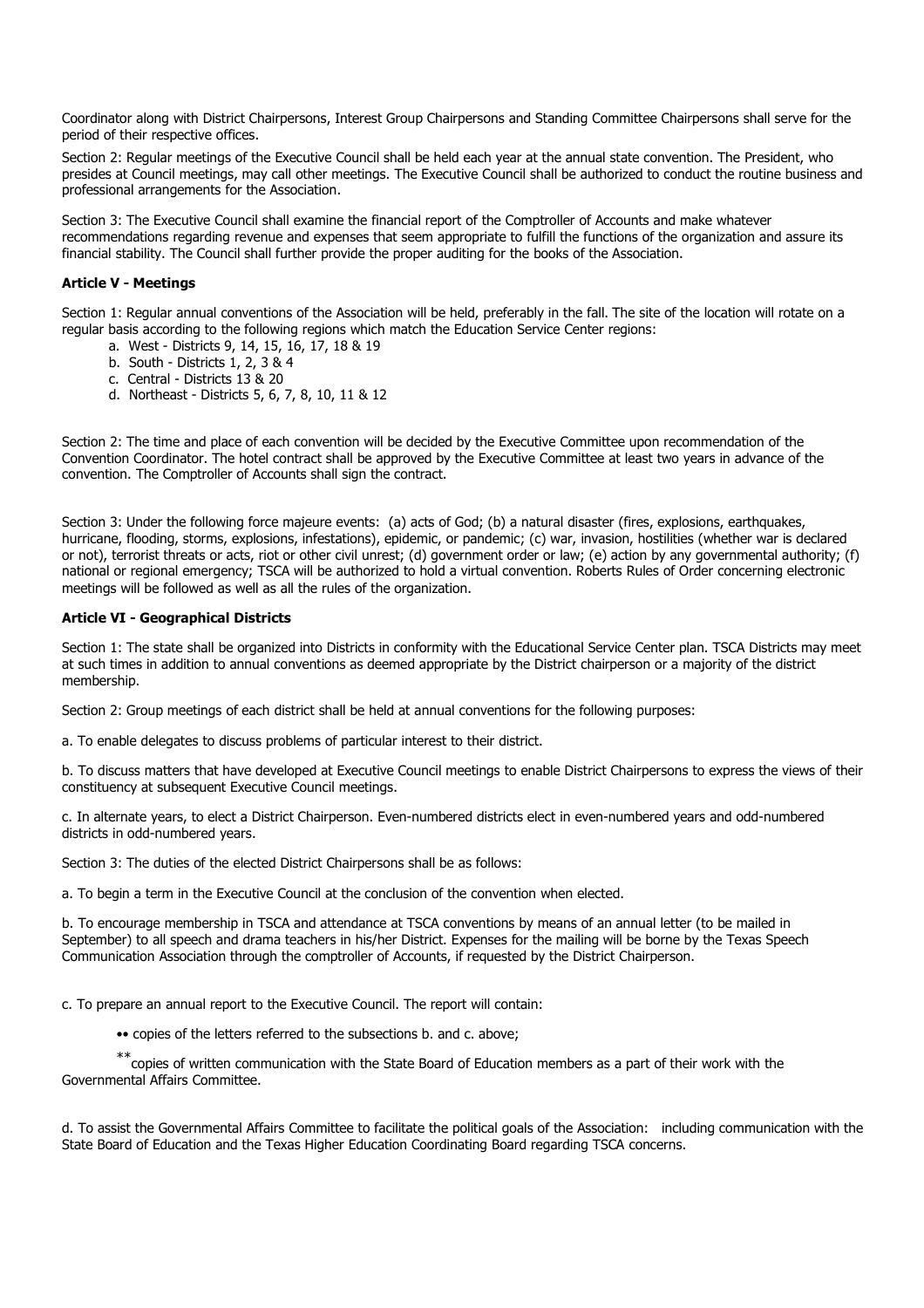Section 4: In the event any District is not represented at the Council meetings, the President is empowered to appoint a Chairperson.

### **Article VII - Interest Groups**

Section 1: The Interest Groups

- •• Argumentation and Debate
- •• Diversity & Inclusion
- •• Interpersonal/Organizational Communication
- •• Instructional Development in High Schools
- •• Instructional Development in Middle Schools/Texas Junior Speech and Debate Association (TJSDA)
- •• Instructional Development in the Colleges & Universities
- •• Oral Interpretation and Performance Studies
- •• Rhetoric and Communication Theory
- •• Texas Forensic Association/TFA
- •• Texas Intercollegiate Forensic Association/TIFA
- •• Texas Community College Forensic Association/TCCFA
- •• Theatre
- •• University Interscholastic League

Section 2: There shall be a chairperson and a vice-chairperson elected for a one-year term by each Interest Group. The vicechairperson shall succeed to the office of chairperson.

Section 3: Persons or groups interested in forming a new interest group shall obtain the signatures of 50 members and obtain the endorsement of the Executive Council and present their proposal to the By-laws committee.

Section 4: The duties of the interest group officers: The Interest Group Chairperson shall

- •• preside at the meetings of the Interest Group;
- •• serve as a liaison person with the members;
- •• be responsible for the interest group's program submissions at the next annual convention;
- •• serve as an advisor to the TSCA Vice President in planning convention programs,
- •• represent the interest group on the Executive Council, and

•• shall be responsible for submitting pertinent news to the newsletter editor and web administrator.

The Vice-Chairperson shall

- •• preside in the absence of the chairperson;
- •• be responsible for any workshop program sponsored by the interest group for the annual convention; and
- •• assist in other ways.

Section 5: The Interest Groups shall encourage worthwhile activities and shall recommend to the Executive Council considerations or proposals as needed.

# **Article VIII - Committees**

Section 1: The standing committees and their duties shall be:

- a. The *Bylaws Committee* shall propose revisions and amendments to the Bylaws.
- b. The Educator of the Year Awards Committee shall select an individual in accordance with the established regulations for that award. That committee shall have seven members, two being from middle school, two from high school and three from college/university. The chairperson shall receive packets from all Educator of the Year nominees by August 1. The committee shall report the nominees to the Executive Committee by August 15. Recipients will be announced at the convention.
- c. The Committee on Educator Training shall produce educational materials for the TSCA website, introductory materials, and training sessions. The Committee shall be composed of seven members with representation from middle school, high school, and higher education with geographic representation when possible.
- d. The *Executive Committee* shall be made up of the officers listed in Article III, Section 1. This committee shall be authorized to take such action and make appropriations as are required by emergencies arising between conventions. No expenditures or commitments for reimbursement of expenditures shall be made for TSCA without prior approval by the Executive Committee. The Executive Committee will annually hire and set the salary of a web administrator. The Executive Committee has the authority to call electronic meetings for their committee using appropriate internet services. These meetings shall be subject to all rules of the organization.
- e. A Fiscal Review Committee of three members, at least one of whom shall be a former TSCA Comptroller of Accounts or Executive Secretary, shall be appointed by the President and confirmed by the Executive Committee at the annual meeting. This committee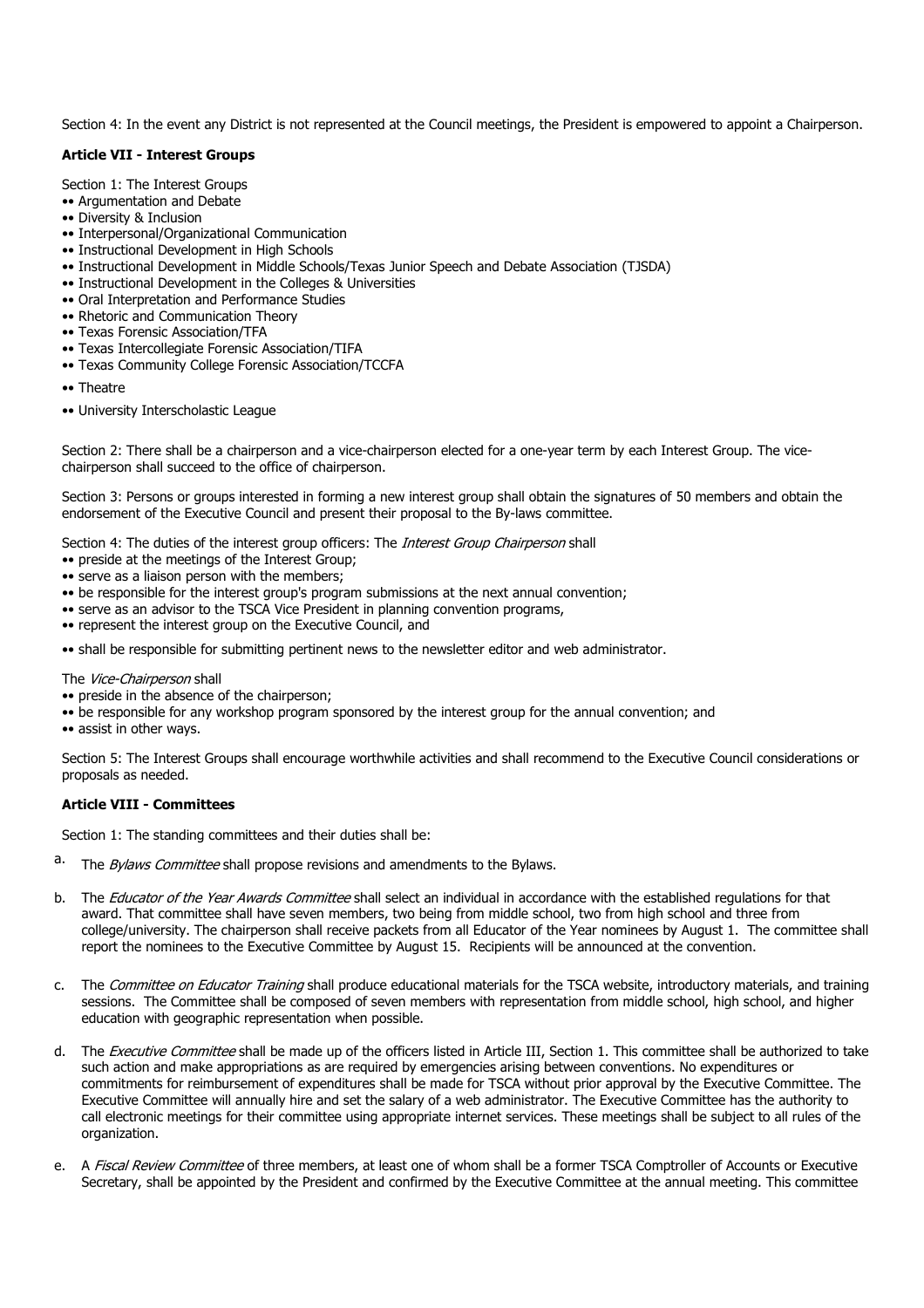shall publish a report of the Comptroller of Accounts and the Executive Secretary annually.

- f. The *College and University Committee* shall work to encourage and improve communication, speech and theatre arts instruction in colleges and universities in the state of Texas.
- g. The Governmental Affairs Committee shall monitor or contract a monitor with the approval of the Executive Committee to research governmental activities affecting speech communication and theatre. This committee is authorized to request funding as needed from the Executive Committee to complete its monitoring and research responsibilities. The chairperson shall be appointed by the President for a three-year term or until a successor is appointed. Seven members shall be appointed by the President with preference given to members in the Austin, Waco and San Antonio areas. At least one member shall be employed by a middle school, and at least one member shall be employed by a college or university. The chairperson shall attend each Executive Committee and Executive Council meeting during the year to report to the association, by utilizing the District Chairpersons, and shall develop communication networks and strategies to respond to governmental issues concerning speech communication and theatre in Texas.
- h. The UIL Advisory Committee shall encourage Interscholastic contests and propose improvements.
- i. The Local Arrangements Committee shall make arrangements for amenities and details related to the annual convention, including the selection of the recipient for the Communicator of the Year. The President will name the Local Arrangements Chair(s) who will select committee members from the area of the next convention. The chair shall serve for one year and serve as an ex officio member of the committee the following year.
- j. The Committee to Nominate the Nominating Committee will consist of six members and they will select 12 members based on equitable distribution of teaching level and District representation to be candidates for the Nominating Committee. See Section 3 for details on the process.
- k. The *Nominating Committee* shall propose a slate of officers to the Association to be placed in nomination at the general meeting.
- I. The Public Relations Committee shall publicize the work of TSCA, seek appropriate ways to improve the public image of TSCA, and recruit new members.
- m. The Resolutions Committee shall prepare and present to the general meeting appropriate resolutions pertaining to the annual meeting.
- n. The Committee on Special Awards shall consist of five former presidents of TSCA. The committee shall select those individuals eligible to receive the TSCA Outstanding Service Award, the Rising Star Awards, and recommend Emeritus member(s) to the Executive Council. Emeritus members must have been retired for three years or have twenty-five years service in the organization and maintain active membership and participation in TSCA. Recipient(s) will be announced at the annual convention.
- o. The Committee on Speech and Theatre in Public Schools shall encourage and improve instruction in speech and drama in our public schools.

Section 2: Each committee shall be composed of three to nine members who shall be appointed by the President and shall serve for a period of three years unless otherwise specifically stated in the committee descriptions. No member shall be appointed to more than one standing committee except by unanimous consent of the Executive Committee.

Section 3: The Nominating Committee will be elected in the following manner:

At the general session at each convention, the twelve candidates selected by the Committee to Nominate the Nominating Committee shall be announced and each delegate will vote by ballot for two nominees. The person receiving the highest number of votes will serve as chairperson and the next five highest will complete the committee. The person receiving the second highest number of votes shall assume the chair of the committee should the chair be unable to complete the term of office. Any member who has served on the Nominating Committee within the previous three years shall be ineligible to serve on the Nominating Committee.

Section 4: Any position paper issued to external organizations by a TSCA committee bearing TSCA identification must have prior approval by a majority of the TSCA Executive Committee, after polling by President.

### **Article IX - Finances**

Section 1: The membership year shall begin on June 1 and end on May 31 of the following year.

 Footnote: These dates have been established in compliance with document filed with the Internal Revenue Service of the federal government.

Section 2: The dues for the regular membership in the Association shall be \$125.00 per year. Regular members shall have access to the electronic directory, journal, newsletters, and convention program.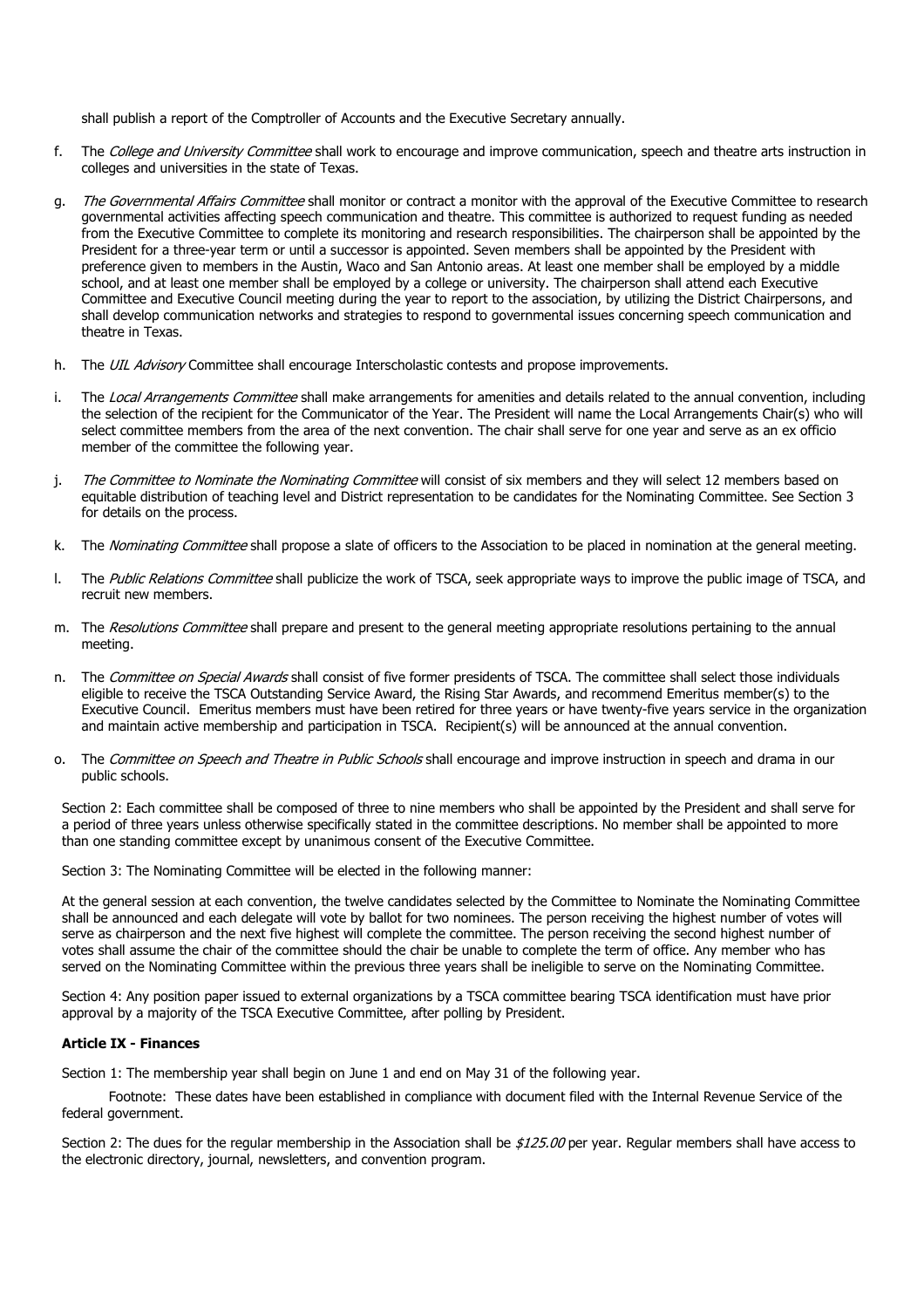Section 3: The dues for the sustaining membership in the Association shall be \$175.00. Sustaining members shall have access to the electronic directory, journal, newsletters, and convention program. This fee includes the convention registration fee.

Section 4: Life memberships shall be \$1000.00. Life members shall have access to the electronic directory, journal, newsletters, and convention program. The names of Life members shall be listed in the convention program. Life members attending convention will be charged half of the convention fee. Life members prior to 2019 will be exempt from paying this fee. A sustaining or regular member who wished to upgrade membership may do so by paying the difference by May 31 of the same membership year.

Section 5: The dues for student membership shall be \$25.00. Those holding student membership cannot hold full-time teaching positions, full time debate coaching positions, or full-time communication professional positions. Student members shall have access to the electronic directory, journal, newsletters, and convention program. Student members may not be appointed to committees.

Section 6: Retired Instructor membership shall be \$50. Retired Instructors shall have access to the electronic directory, journal, newsletters, and convention program.

Section 7: Institutional memberships shall be open to any educational institution. Dues shall be \$150.00. Institutional members shall receive two copies of journal issues and newsletters, one directory, and one set of mailing labels upon request.

Section 8: Emeritus Members, as designated by the Executive Council, shall have all dues and convention fees waived and shall have full rights of membership.

Section 9: A \$100.00 Convention Registration fee shall be charged. Emeritus members, Life members prior to 2019, Sustaining members, Retired members, and Student members shall be exempt from payment of this fee. Any non-member who attends the convention will be charged the convention registration fee. This fee shall entitle non-members to attend convention meetings, programs and free events. Non-members shall not have voting privileges.

Section 11: A Life or Emeritus member who does not return a membership form for two consecutive years shall be dropped from the mailing list. Prior to deleting the member, the Executive Secretary should notify the member of impending deletion from the mailing list. The contact shall be via first class returned receipt requested mailing. A member may reactivate by contacting the Executive Secretary.

Section 12: Individual members may receive a printed copy of the journal for a fee of \$25.00.

### **Article X - Representatives**

Section 1: The President of TSCA shall appoint an official representative from the Association to the National Communication Association. This representative shall attend the NCA States Advisory Council for TSCA.

Section 2: The TSCA Executive Council may authorize payment of part of the travel expenses for the official TSCA representative to attend the annual NCA convention.

#### **Article XI - Affiliate Organizations**

Section 1: Affiliate organizational membership shall be open to any communications related organization. Affiliate organizations are encouraged to hold an annual meeting in conjunction with TSCA. Each member affiliate organization shall hold the status of Interest Group.

Section 2: Affiliate organizations should encourage their members to join TSCA.

Section 3: Members of affiliate organizations must be members of TSCA in order to attend and participate in TSCA programs.

Section 4: Affiliate organizations are encouraged to co-sponsor programs with other Interest Groups.

#### **Article XII - Parliamentary Authority**

Section 1: Except as otherwise provided in the Bylaws, Robert's Rules of Order, Newly Revised, shall be used as the parliamentary authority.

Section 2: Forty (40) members of the Association shall constitute a quorum at any regular business meeting of the Association. Onethird of the Council membership shall constitute a quorum for the Executive Council.

### **Article XIII - Amendments**

Section 1: The Bylaws may be amended at the annual meetings of the Association by a majority vote of the membership present, provided that written notice of the amendment has been forwarded to the membership at least 30 days before the annual meetings.

Section 2: In the event that no prior notice has been given, proposed amendments to the Bylaws must be adopted by a 34 vote of the members present at the general session of that convention.

#### **Article XIV - Dissolution**